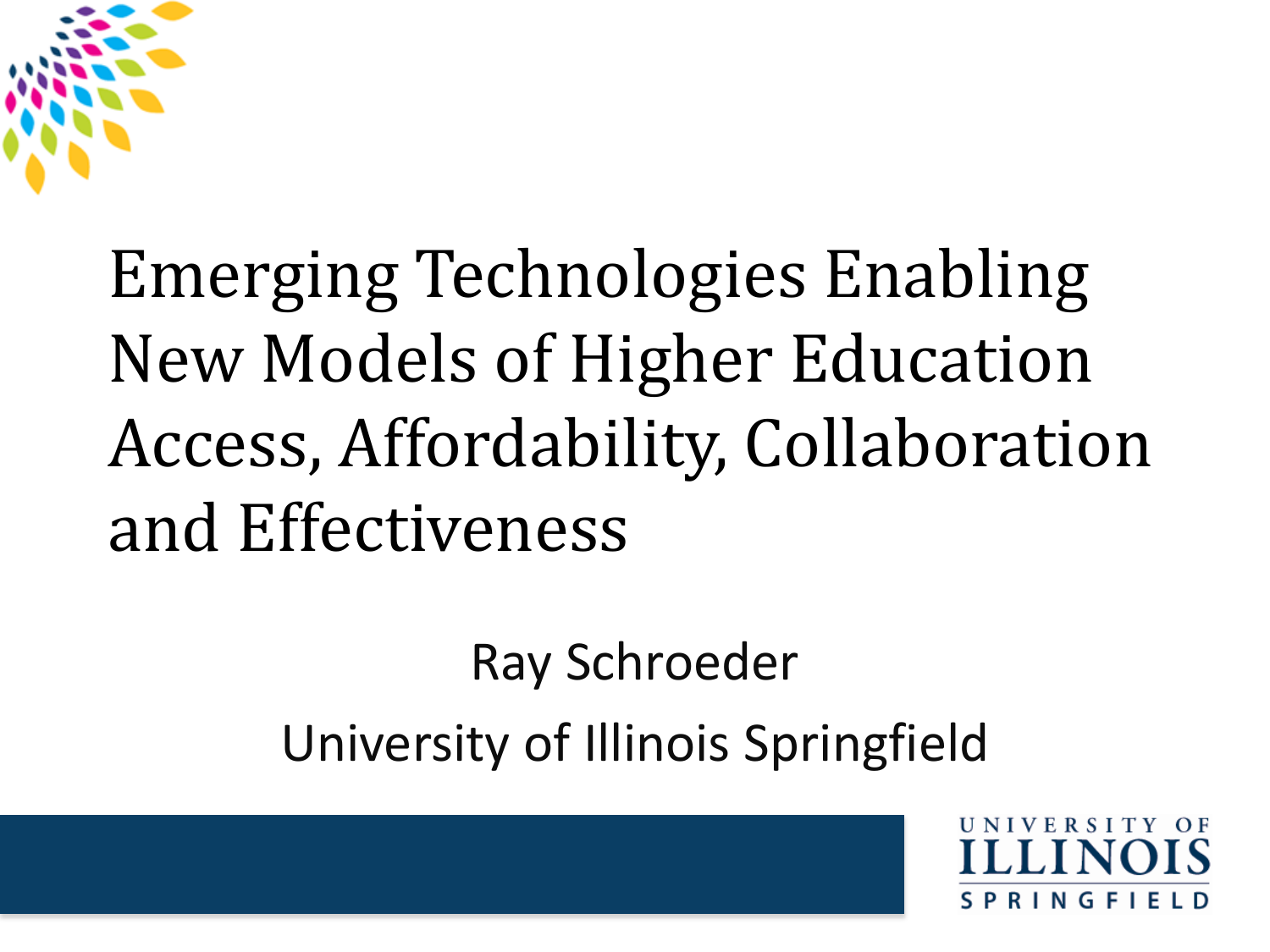

## Internet Impacts our Lives

The Internet impacts all of our lives in ways that grow so subtly that we often may not notice.

At the University of Illinois Springfield, we are leading through research and in identifying best practices in utilizing the Internet to enhance higher education.

**INGF**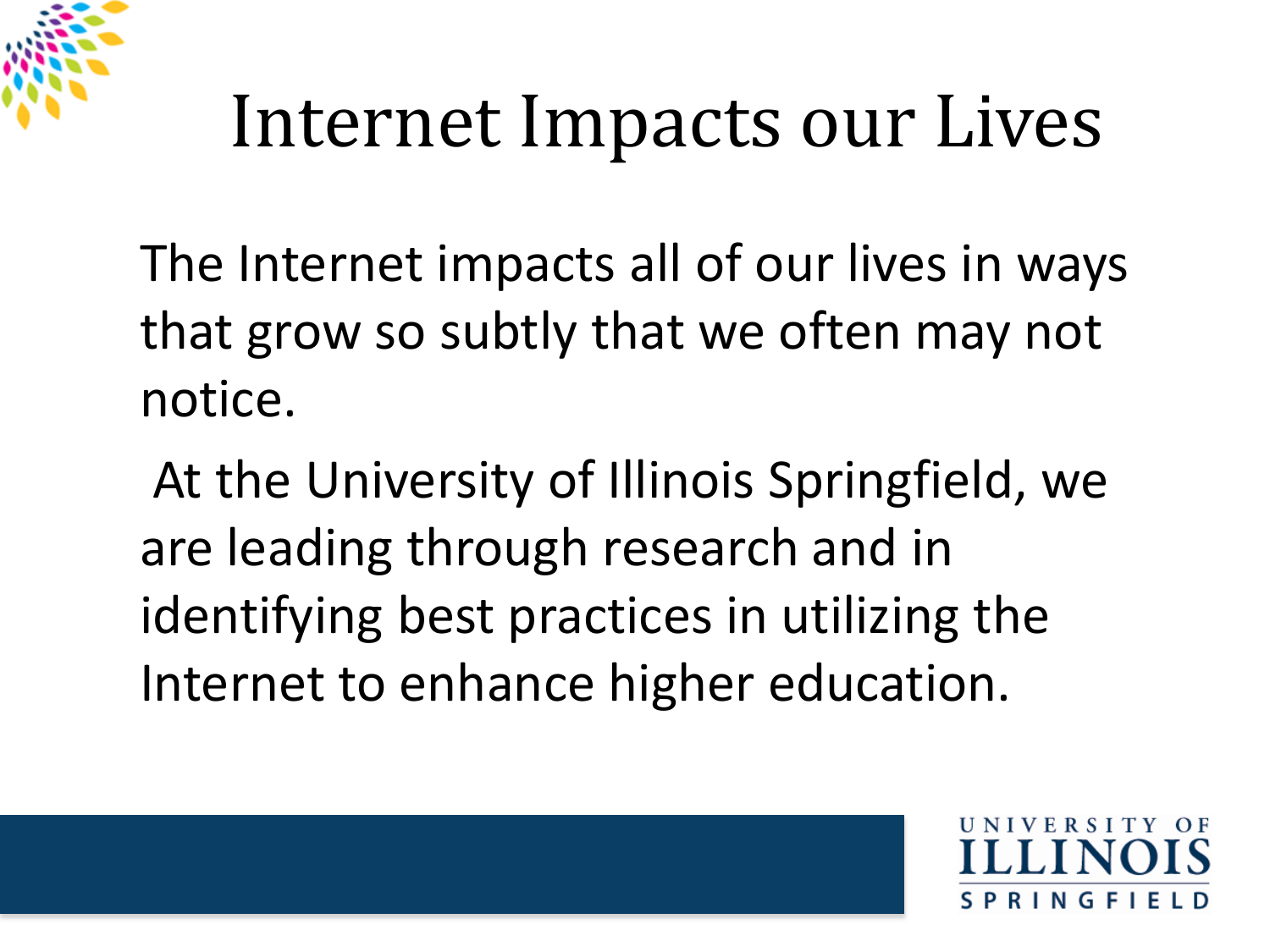## Technologies for Access and Affordability

Online Learning – a large part of UIS – enables many to attend who would otherwise be unable to enroll: fall 2012 snapshot

- Online majors made up **30.2%** of UIS headcount enrollment.
- At **1,527**, the number of online majors increased by 102 from Fall 2011.
- **38.0%** of credits were generated in online courses.
- **61.0%** of UIS students took at least one course online.
- **43.0%** of online majors have mailing addresses outside Illinois.
- **85.7%** of the Illinois students have mailing addresses outside Sangamon county –from 75 Illinois counties
- Online majors come from **48** states and **10** countries
- The average age for online graduate and undergraduate majors is **35**

U N I V E R S I T Y - O F **SPRINGFIE**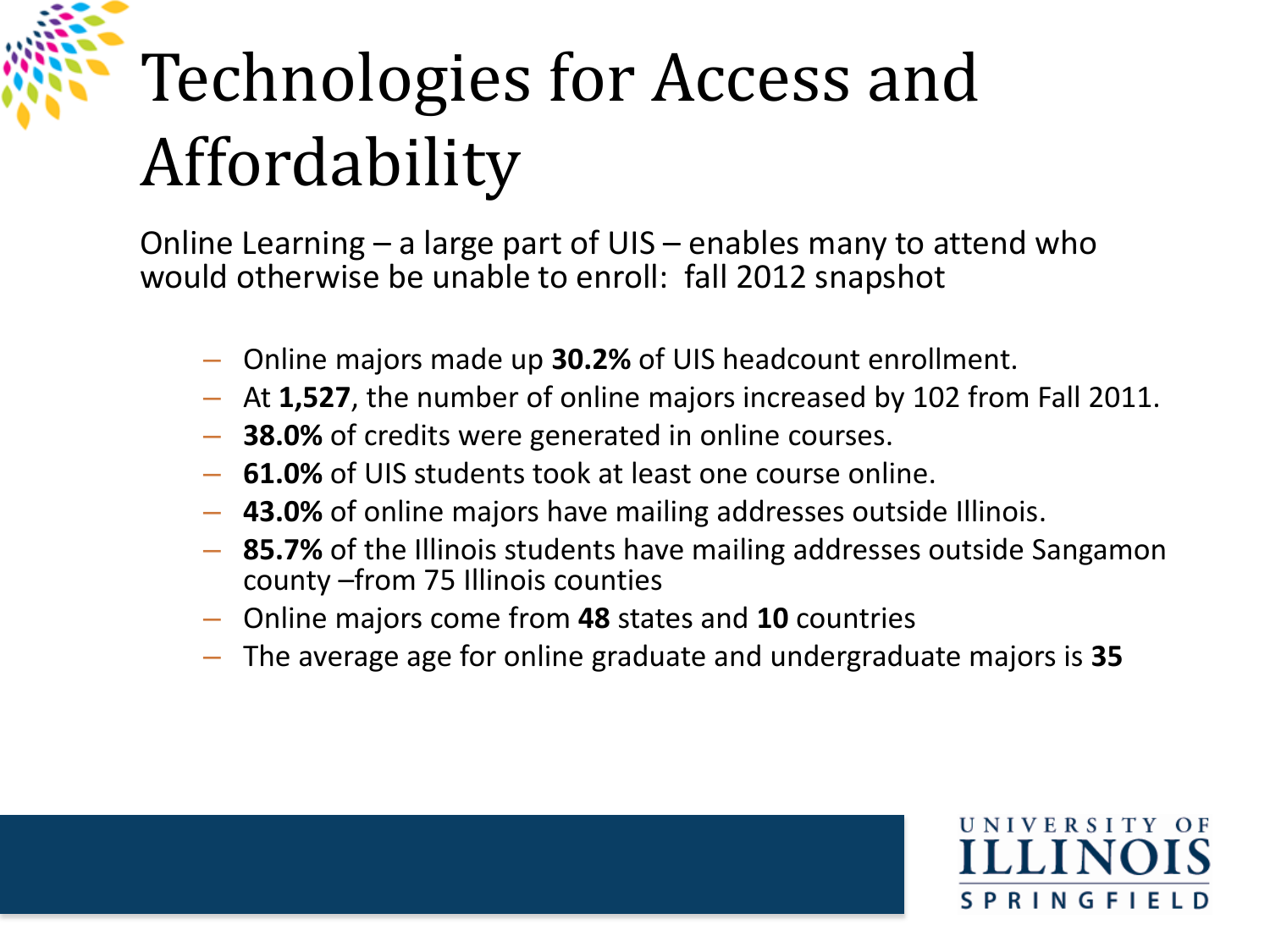## "Big Data": Analytics Enhancing Understanding and Completion

Now in the third year of the Bill and Melinda Gates Foundation funded Predictive Analytics Reporting Project

Massive quantity of data points to better understand our online students, their success/challenges

Leads us to new insights:

- Students who concurrently enroll at UIS and Community College far more likely to persist (88.9% in three year tracking)
- Students who take at least two online summer classes are more than twice as likely to complete degrees in fewer than four years (18.1% compared to 7.4%)

**RINGF**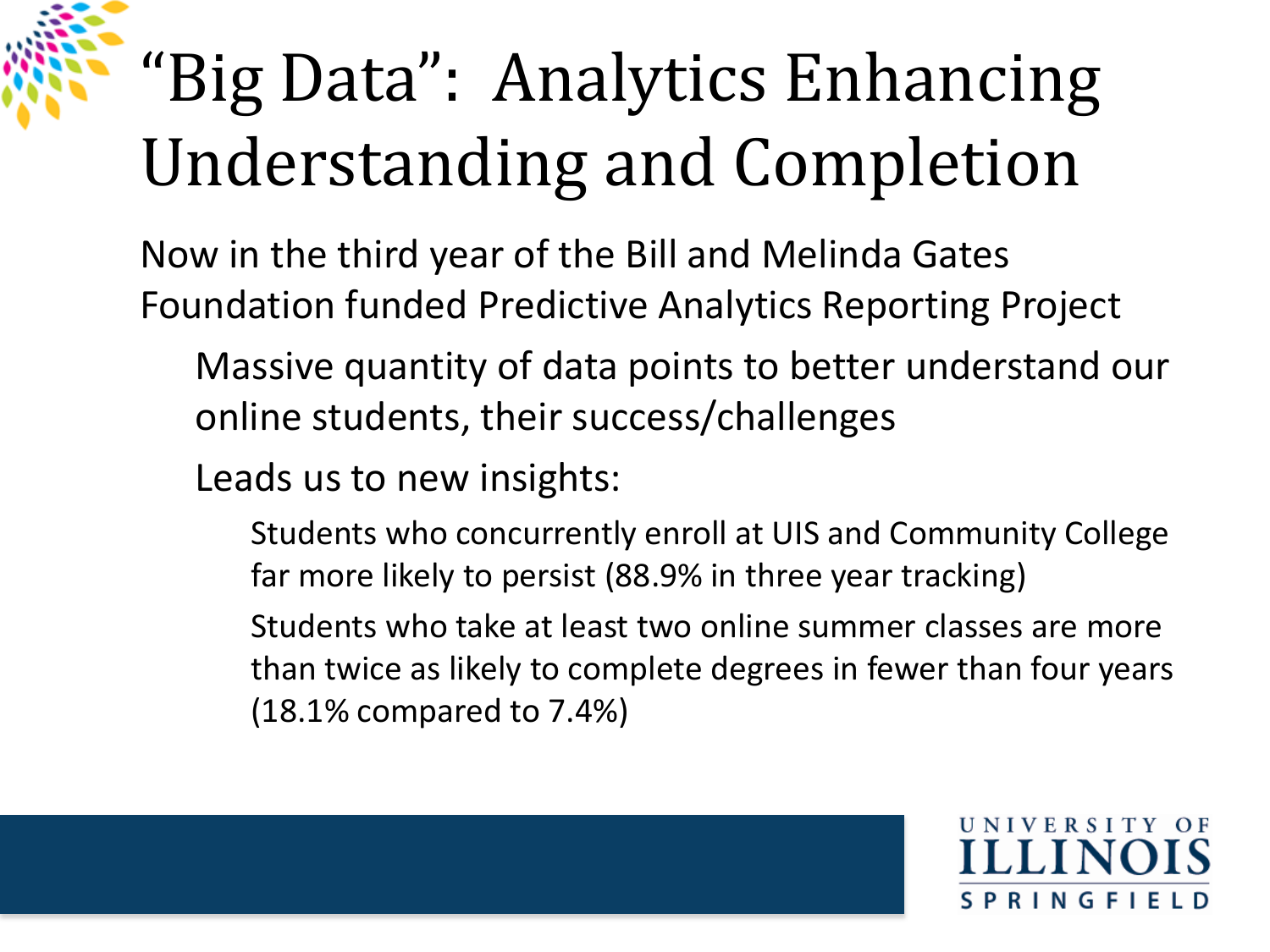# Community College Connections Online

UIS is the lead institution in a Bill and Melinda Gates Foundation funded project – Learning First – that utilizes UIS' unique 1-2-1 concurrent enrollment model. Key features:

- Qualified community college students have been held back by course availability can now move forward by taking selected upper division classes
- This project creates a pipeline for students in Orange County California to complete degrees online at UIS with a double safety net of services (e.g. library, tutors, advisers)
- This establishes a model which we have informally delivered for the past dozen years to community college students in Illinois

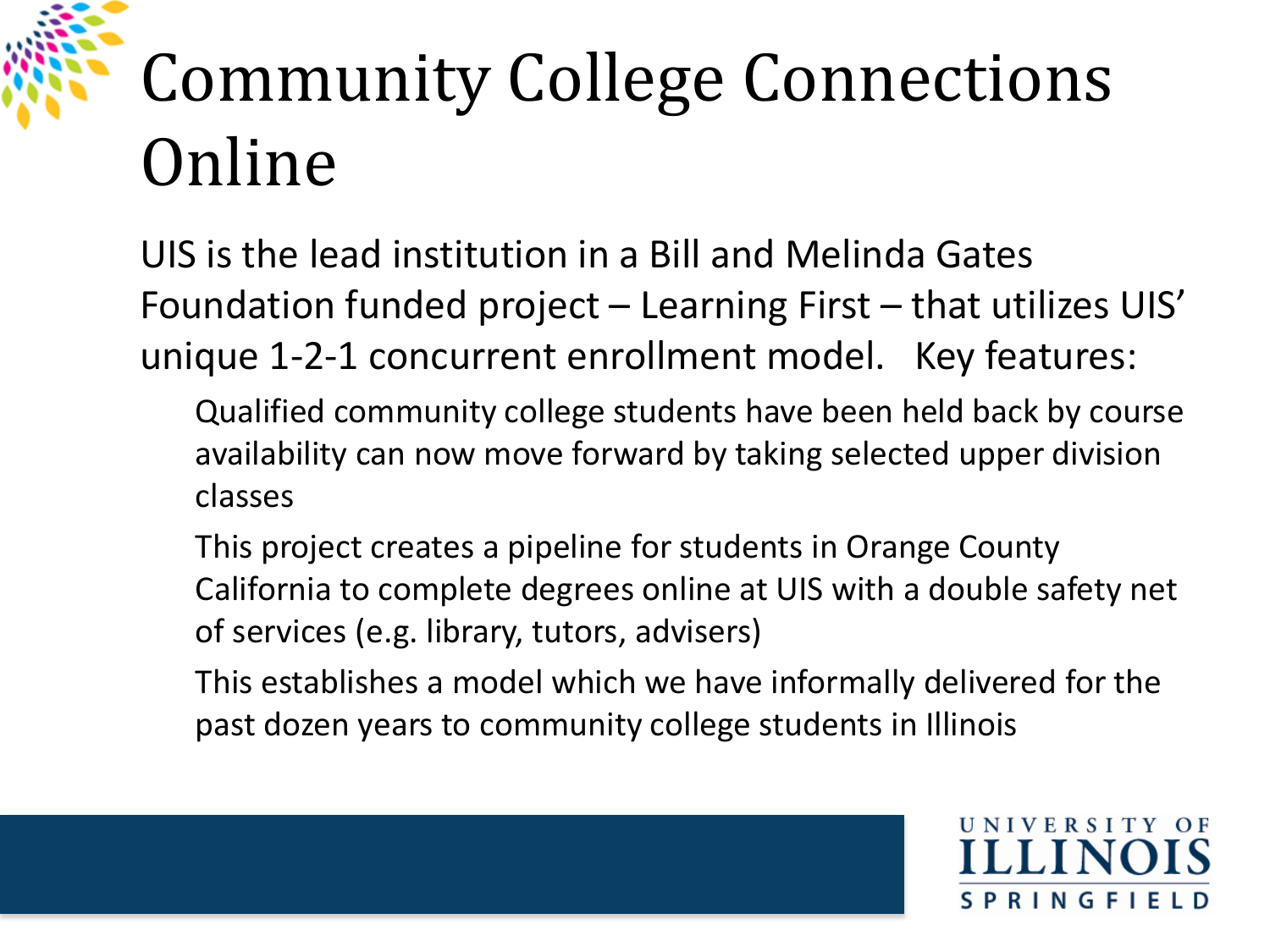# New Approaches to Assure Mastery in Learning

UIS is partnering with a Bill and Melinda Gates Foundation funded college – Portmont – that is offering students an *adaptive*, sometimes called *mastery*learning, curriculum.

#### Adaptive Learning:

Students complete quizzes upon completion of class modules

- The student may not progress to the next module until achieving 100% on the prior module
- Computer-driven systems offer alternative learning-style lessons to those who achieve lesser scores, then re-test

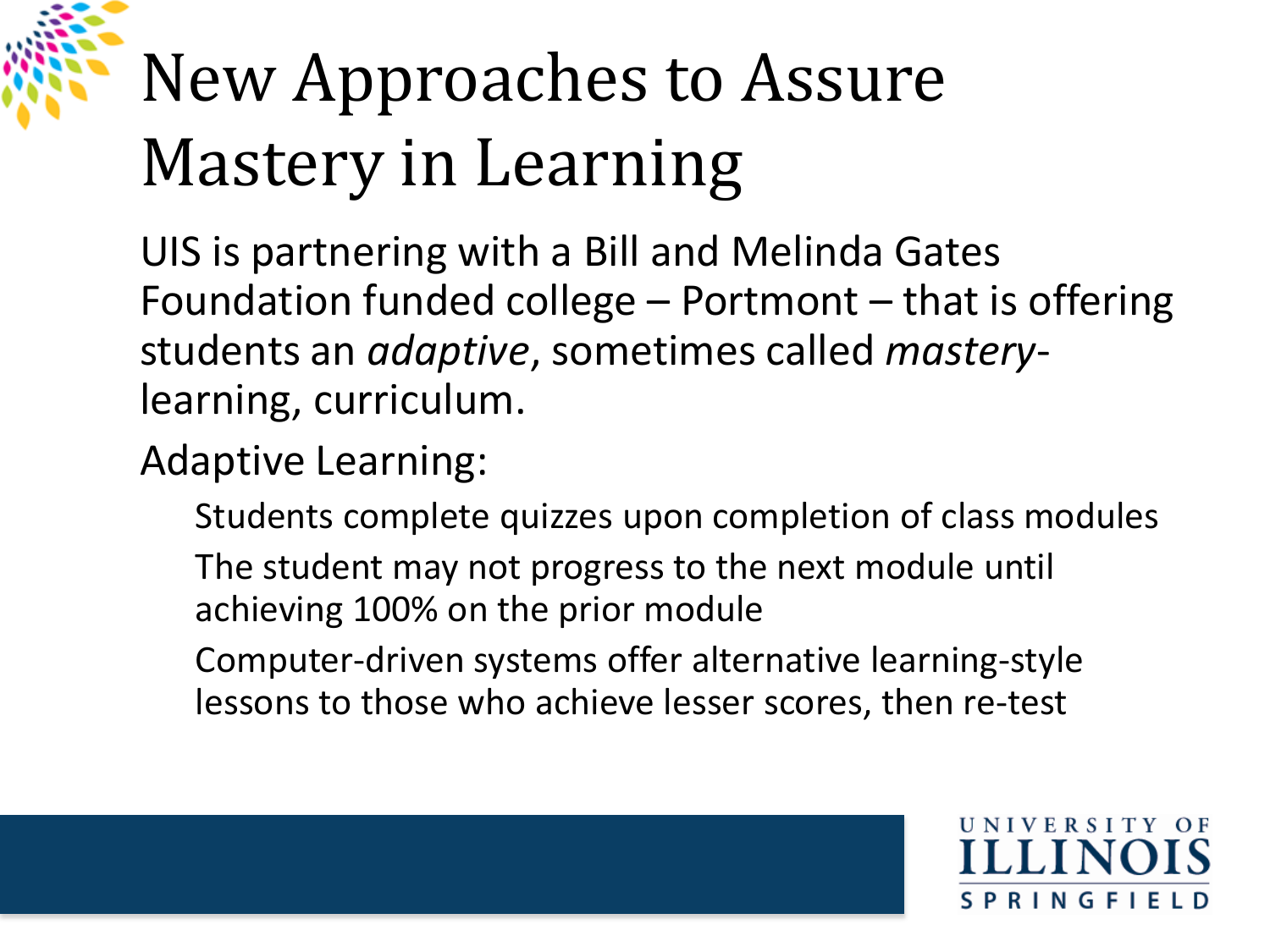# Massive Open Online Classes

UIS - a pioneer in offering MOOCs – the Summer 2011 eduMOOC enrolled 2,700 from 70 countries. Jan 28, we begin our Emancipation MOOC [https://uis.coursesites.com](https://uis.coursesites.com/)

UIS: leading research in the Gates Foundation funded – American Council on Education-led assessment of MOOCs project, creating a taxonomy of pedagogy supported by data analytics. We will assess MOOCs offered at Coursera and Udacity.

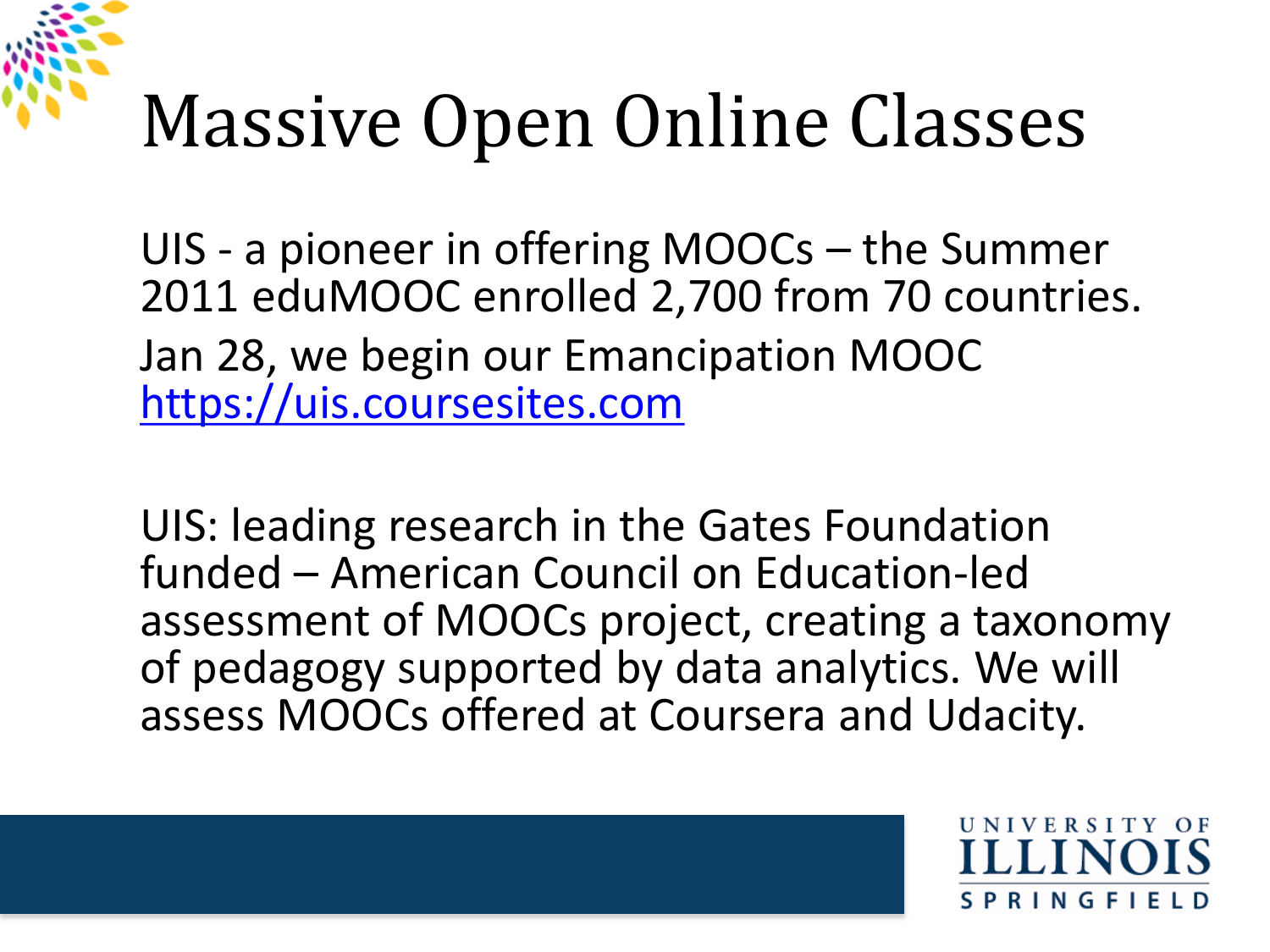## How to Keep up with the Changes in Tech-Enhanced Learning

Ray tweets and publishes five daily blogs:

- Online Learning Update
- Educational Technology
- Techo-News
- Recession Realities in Higher Ed
- Professional, Continuing and Online Update
- @rayschroeder

See Ray's home for links:

<https://sites.google.com/site/rayschroeder/>

**RINGFIE**